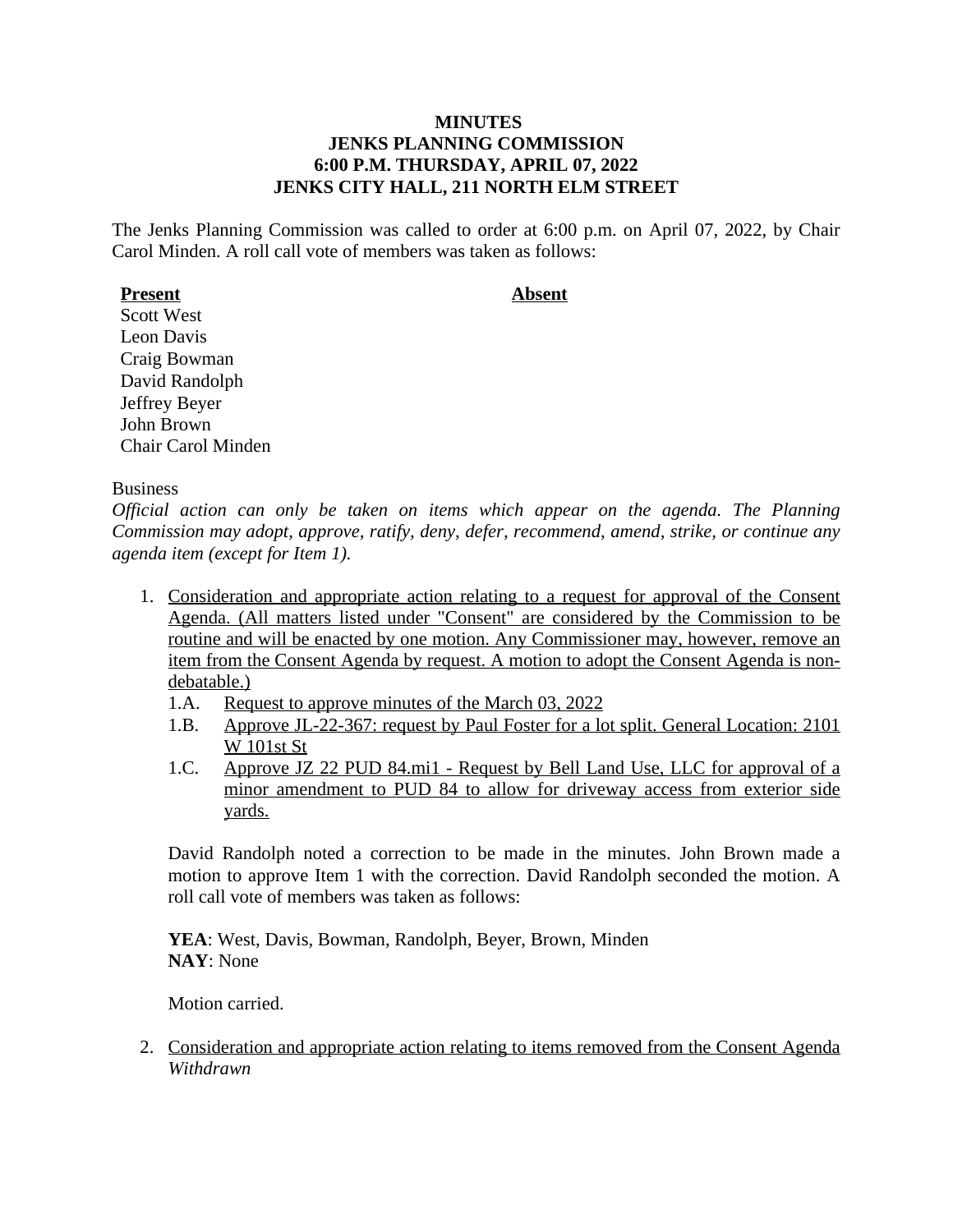- 3. JZ 22 PUD 120.ma1 Request by Bell Land Use LLC for approval of a major amendment to PUD 120 to allow for health club uses and General Services. Planning Director Marcaé Hilton presented the staff report for Item 3 and answered questions. Robert Bell (1011 W "G" St) addressed the Commission about the application. The following individuals spoke about the application:
	- Barb Landreth (801 E "B" St) doesn't want anyone parking on their lot next door
	- Marie Olsen (714 E "E" St) would like a masonry wall buffer to protect the residents from noise
	- Marry Scott-Hall (717 E "E" St) Sound and safety are her main concerns
	- Erin Morgan (404 W "B") asked if this building was being built specifically for the occupant

Robert Bell addressed the comments from the citizens. Leon Davis made a made a motion to approve Item 3. John Brown seconded the motion. A roll call vote of members was taken as follows:

**YEA**: West, Davis, Bowman, Randolph, Beyer, Brown, Minden **NAY**: None

Motion carried.

- 4. Comprehensive Plan Amendments: Discussion and recommendation on quarterly amendment request (PA 22 20 through 24) to the Comprehensive Plan Land Use Map to better align areas with long-term development plans for 6 areas in Jenks. Planning Director Marcaé Hilton presented the staff report for Item 4 and answered questions. The following individuals spoke about the changes:
	- Jane Duenner (2320 W 92<sup>nd</sup> St) asked questions about 91<sup>st</sup> and Union
	- Nick Holter asked if anything was changing to his property

Craig Bowman made a motion o approve Item 4. Jeffrey Beyer seconded the motion. A roll call vote of members was taken as follows:

**YEA**: West, Davis, Bowman, Randolph, Beyer, Brown, Minden **NAY**: None

Motion carried.

Planning Update – Planning Director Marcaé Hilton gave the Planning Update and answered questions. Chair Carol Minden announced she would be retiring at the end of her term.

Adjournment. Scott West made a motion to adjourn. Carol Minden seconded the motion. A roll call vote of members was taken as follows:

**YEA**: West, Davis, Bowman, Randolph, Beyer, Brown, Minden